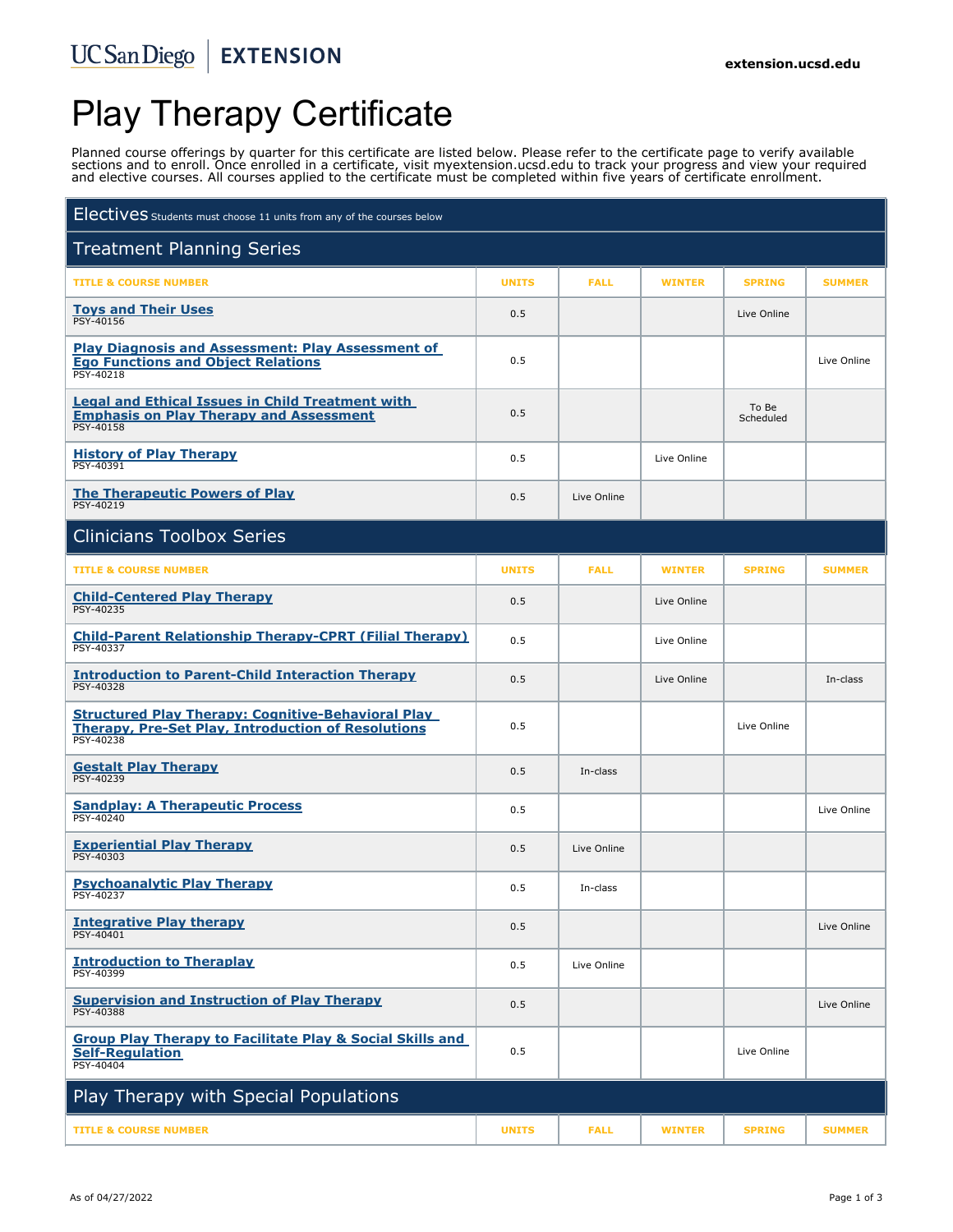| <b>Play Therapy with Attention Deficit and Disruptive</b><br><b>Behavior Disorders</b><br>PSY-40167                                          | 0.5 |             | Live Online |             |             |
|----------------------------------------------------------------------------------------------------------------------------------------------|-----|-------------|-------------|-------------|-------------|
| <b>Play Therapy Across Cultural and Ethnic Groups</b><br>PSY-40171                                                                           | 0.5 | Live Online |             |             |             |
| <b>Families Fighting and Changing: Play Therapy with</b><br><b>Children of Divorce and Remarriage</b><br>PSY-40226                           | 0.5 |             |             |             | Live Online |
| <b>Play Therapy, Art Therapy, and Assessment of Abused</b><br><b>Children and Adolescents</b><br>PSY-40234                                   | 1.0 | Live Online |             |             | Live Online |
| <b>Play Therapy for Attachment Disorders</b><br>PSY-40322                                                                                    | 0.5 |             |             | In-class    |             |
| <b>Play Therapy to Help Children Cope with Grief and Loss</b><br>PSY-40382                                                                   | 0.5 | Live Online |             |             |             |
| <b>Play Therapy for Children Affected by Illness and Injury</b><br>PSY-40386                                                                 | 0.5 |             |             | In-class    |             |
| <b>Play Therapy and Art Therapy with Adolescents</b><br>PSY-40397                                                                            | 0.5 |             |             |             | Live Online |
| <b>Play Therapy in Schools</b><br>PSY-40398                                                                                                  | 0.5 |             |             | Live Online |             |
| <b>Victims of Ritual Abuse and Child Trafficking:</b><br><b>Recognition, Play Therapy, and Symbolic</b><br><b>Communication</b><br>FPM-40647 | 0.5 |             |             |             | In-class    |
| <b>Play Therapy for Anxiety Disorders and Affect</b><br><b>Regulation</b><br>FPM-40649                                                       | 0.5 |             | In-class    |             |             |
| <b>Evidence-based Play Therapy Interventions in Treating</b><br><b>Children with Autism Spectrum</b><br>FPM-40650                            | 0.5 |             |             | Live Online |             |
| <b>Play Therapy and Art Therapy Supervision to Transform</b><br><b>Compassion Fatique and Vicarious Trauma</b><br>PSY-40402                  | 0.5 |             | Live Online |             |             |
| <b>Play Therapy with Bullied and Socially Anxious Children</b><br>PSY-40403                                                                  | 0.5 | In-class    |             |             |             |
| <b>Involving Caregivers and Families in the Play Therapy</b><br><b>Process</b><br>PSY-40405                                                  | 0.5 |             |             | Live Online |             |
| <b>Play Therapy with Highly Sensitive Children</b><br>PSY-40406                                                                              | 0.5 |             |             |             | Live Online |